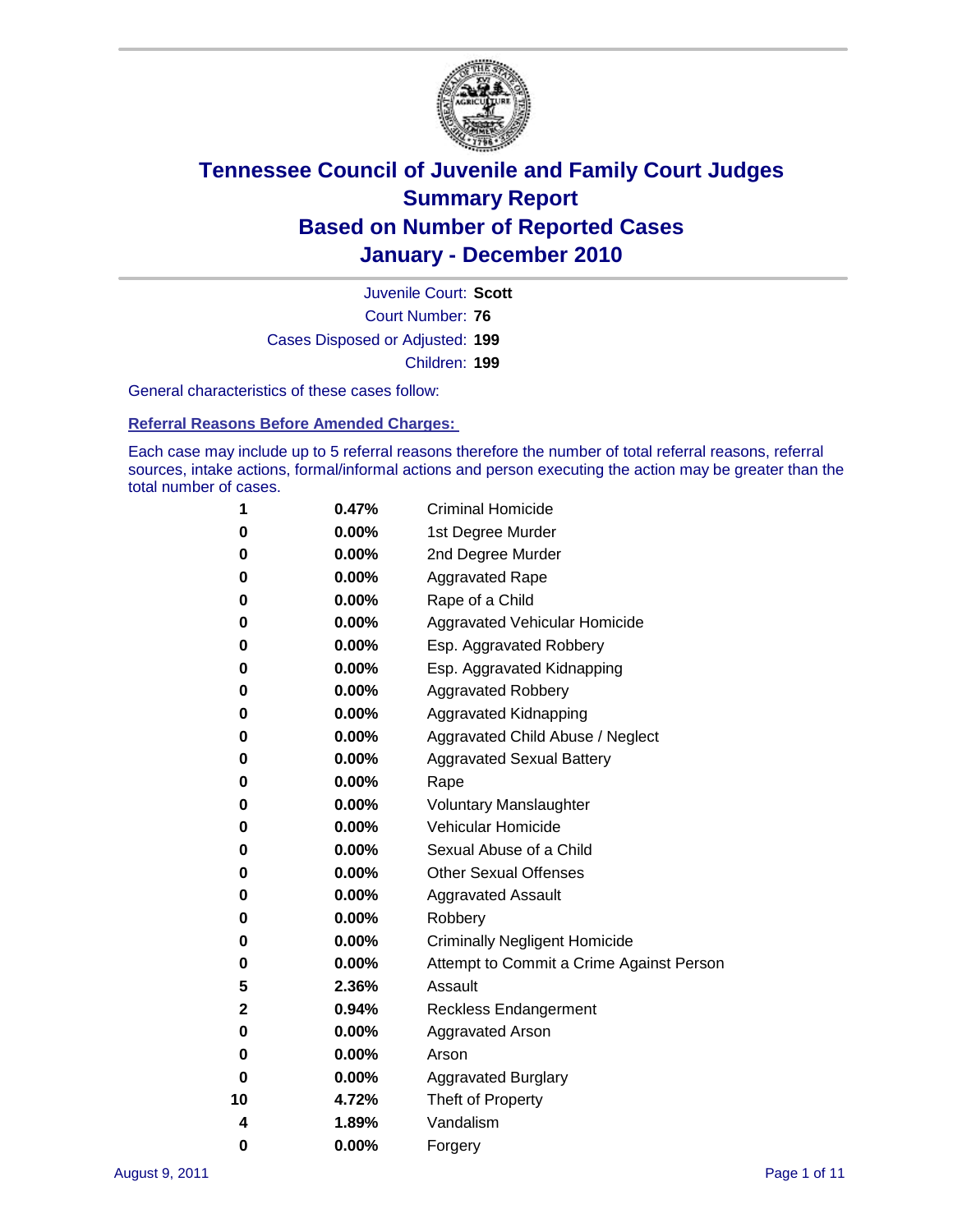

Court Number: **76** Juvenile Court: **Scott** Cases Disposed or Adjusted: **199** Children: **199**

#### **Referral Reasons Before Amended Charges:**

Each case may include up to 5 referral reasons therefore the number of total referral reasons, referral sources, intake actions, formal/informal actions and person executing the action may be greater than the total number of cases.

| 0            | 0.00% | <b>Worthless Checks</b>                                     |  |  |  |
|--------------|-------|-------------------------------------------------------------|--|--|--|
| 0            | 0.00% | Illegal Possession / Fraudulent Use of Credit / Debit Cards |  |  |  |
| 3            | 1.42% | <b>Burglary</b>                                             |  |  |  |
| 1            | 0.47% | Unauthorized Use of a Vehicle                               |  |  |  |
| 0            | 0.00% | <b>Cruelty to Animals</b>                                   |  |  |  |
| 0            | 0.00% | Sale of Controlled Substances                               |  |  |  |
| 0            | 0.00% | <b>Other Drug Offenses</b>                                  |  |  |  |
| $\mathbf{2}$ | 0.94% | Possession of Controlled Substances                         |  |  |  |
| 0            | 0.00% | <b>Criminal Attempt</b>                                     |  |  |  |
| 0            | 0.00% | Carrying Weapons on School Property                         |  |  |  |
| 0            | 0.00% | Unlawful Carrying / Possession of a Weapon                  |  |  |  |
| 0            | 0.00% | <b>Evading Arrest</b>                                       |  |  |  |
| 0            | 0.00% | Escape                                                      |  |  |  |
| 1            | 0.47% | Driving Under Influence (DUI)                               |  |  |  |
| 12           | 5.66% | Possession / Consumption of Alcohol                         |  |  |  |
| 0            | 0.00% | Resisting Stop, Frisk, Halt, Arrest or Search               |  |  |  |
| 0            | 0.00% | <b>Aggravated Criminal Trespass</b>                         |  |  |  |
| 0            | 0.00% | Harassment                                                  |  |  |  |
| 0            | 0.00% | Failure to Appear                                           |  |  |  |
| 0            | 0.00% | Filing a False Police Report                                |  |  |  |
| 0            | 0.00% | Criminal Impersonation                                      |  |  |  |
| 10           | 4.72% | <b>Disorderly Conduct</b>                                   |  |  |  |
| 0            | 0.00% | <b>Criminal Trespass</b>                                    |  |  |  |
| 3            | 1.42% | <b>Public Intoxication</b>                                  |  |  |  |
| 0            | 0.00% | Gambling                                                    |  |  |  |
| 1            | 0.47% | Traffic                                                     |  |  |  |
| 0            | 0.00% | <b>Local Ordinances</b>                                     |  |  |  |
| 0            | 0.00% | Violation of Wildlife Regulations                           |  |  |  |
| 0            | 0.00% | Contempt of Court                                           |  |  |  |
| $\mathbf{2}$ | 0.94% | Violation of Probation                                      |  |  |  |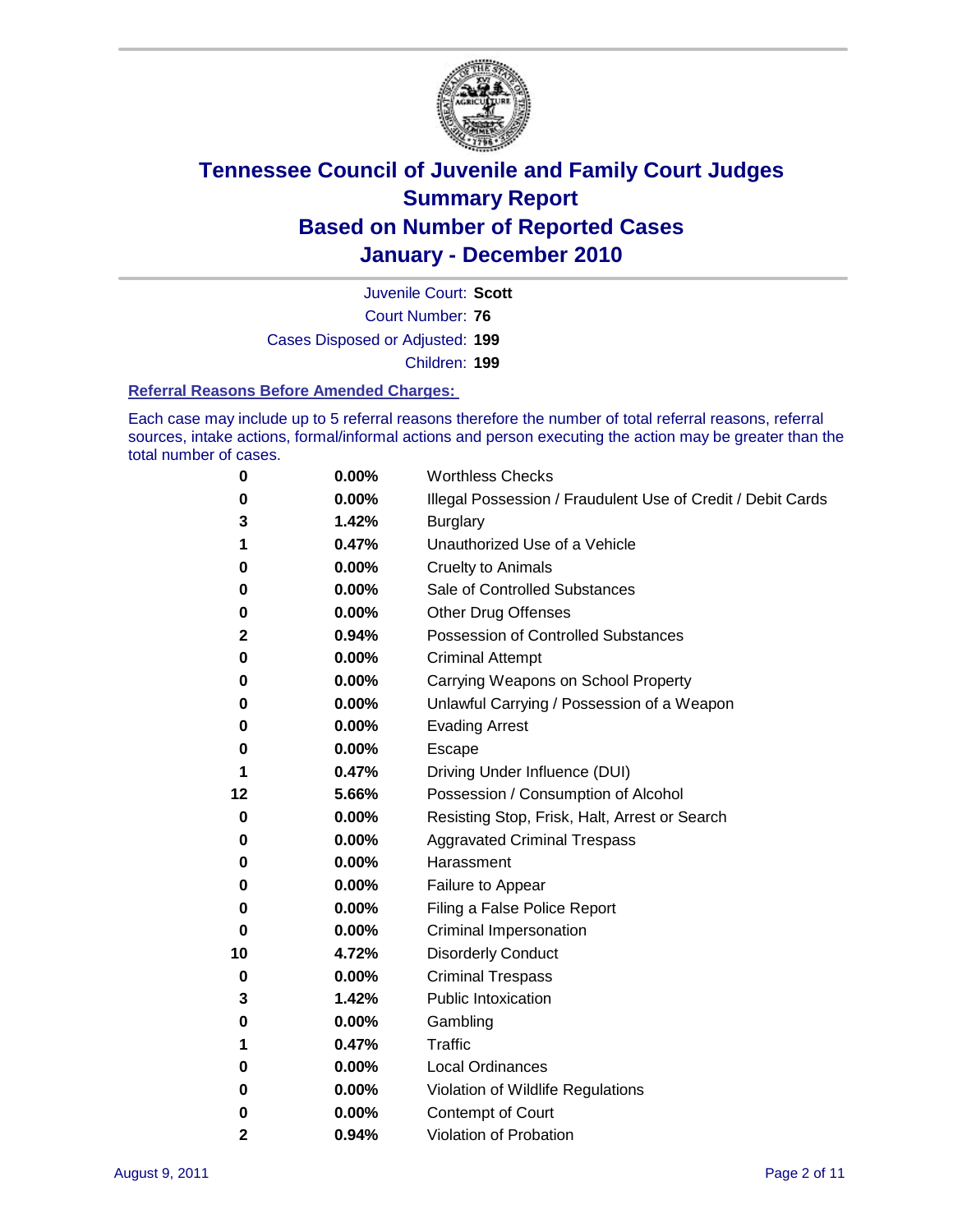

Court Number: **76** Juvenile Court: **Scott** Cases Disposed or Adjusted: **199** Children: **199**

#### **Referral Reasons Before Amended Charges:**

Each case may include up to 5 referral reasons therefore the number of total referral reasons, referral sources, intake actions, formal/informal actions and person executing the action may be greater than the total number of cases.

| 212      | 100.00% | <b>Total Referrals</b>                 |
|----------|---------|----------------------------------------|
| 0        | 0.00%   | Other                                  |
| 0        | 0.00%   | <b>Consent to Marry</b>                |
| 0        | 0.00%   | <b>Request for Medical Treatment</b>   |
| 0        | 0.00%   | <b>Child Support</b>                   |
| 0        | 0.00%   | Paternity / Legitimation               |
| 0        | 0.00%   | Visitation                             |
| 0        | 0.00%   | Custody                                |
| 0        | 0.00%   | <b>Foster Care Review</b>              |
| 0        | 0.00%   | <b>Administrative Review</b>           |
| 0        | 0.00%   | <b>Judicial Review</b>                 |
| 0        | 0.00%   | Violation of Informal Adjustment       |
| 0        | 0.00%   | <b>Violation of Pretrial Diversion</b> |
| 0        | 0.00%   | <b>Termination of Parental Rights</b>  |
| 0        | 0.00%   | Dependency / Neglect                   |
| 0        | 0.00%   | <b>Physically Abused Child</b>         |
| 0        | 0.00%   | <b>Sexually Abused Child</b>           |
| 0        | 0.00%   | Violation of Curfew                    |
| 1        | 0.47%   | Violation of a Valid Court Order       |
| 0        | 0.00%   | Possession of Tobacco Products         |
| 0        | 0.00%   | Out-of-State Runaway                   |
| $\bf{0}$ | 0.00%   | In-State Runaway                       |
| 6        | 2.83%   | Truancy                                |
| 148      | 69.81%  | <b>Unruly Behavior</b>                 |
| 0        | 0.00%   | Violation of Aftercare                 |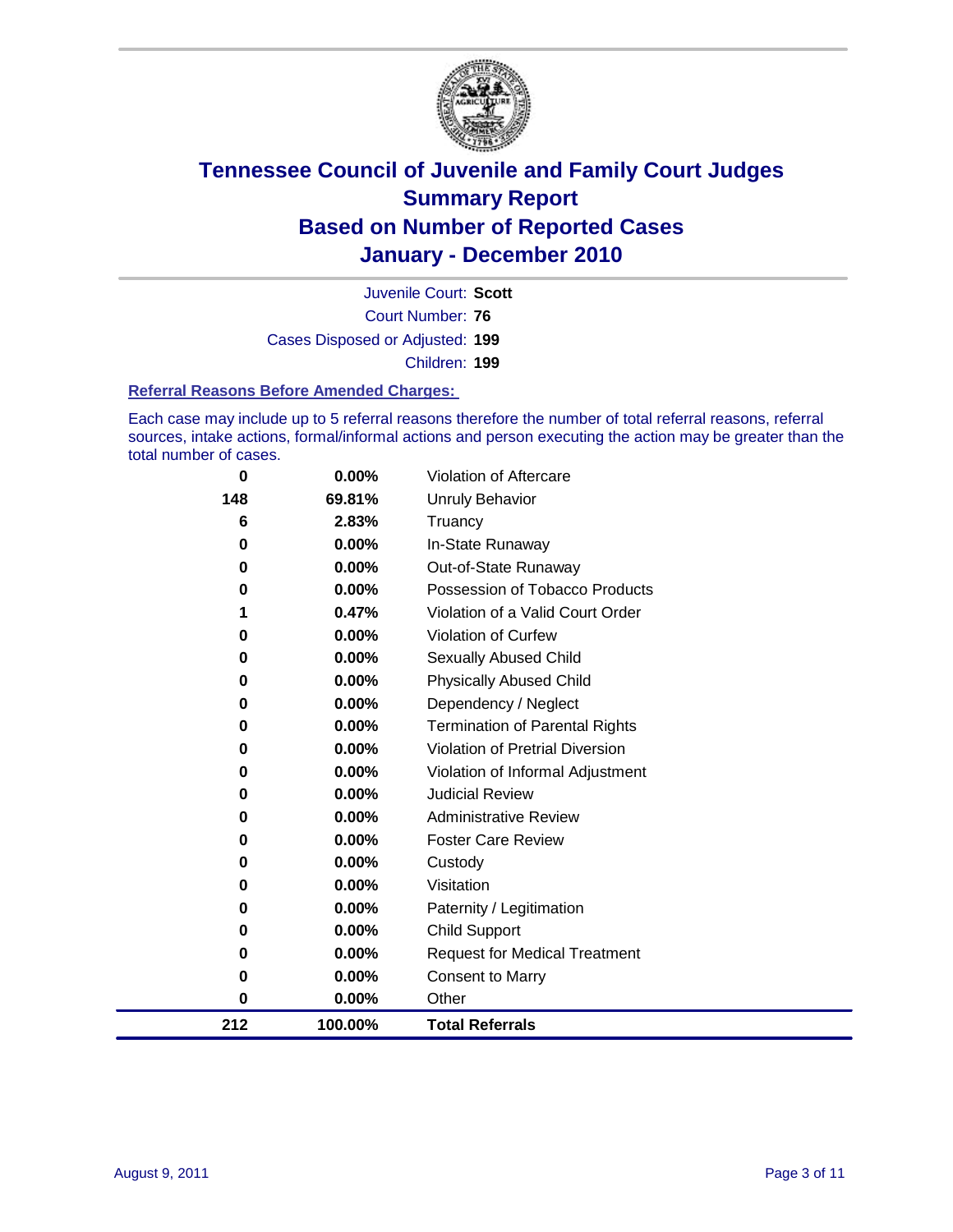

| Juvenile Court: Scott           |               |                                   |  |  |  |
|---------------------------------|---------------|-----------------------------------|--|--|--|
| <b>Court Number: 76</b>         |               |                                   |  |  |  |
| Cases Disposed or Adjusted: 199 |               |                                   |  |  |  |
|                                 | Children: 199 |                                   |  |  |  |
| <b>Referral Sources: 1</b>      |               |                                   |  |  |  |
| 157                             | 74.06%        | Law Enforcement                   |  |  |  |
| 3                               | 1.42%         | Parents                           |  |  |  |
| 0                               | 0.00%         | <b>Relatives</b>                  |  |  |  |
| 0                               | 0.00%         | Self                              |  |  |  |
| 51                              | 24.06%        | School                            |  |  |  |
| 0                               | 0.00%         | <b>CSA</b>                        |  |  |  |
| 0                               | 0.00%         | <b>DCS</b>                        |  |  |  |
| 0                               | $0.00\%$      | <b>Other State Department</b>     |  |  |  |
| 0                               | $0.00\%$      | <b>District Attorney's Office</b> |  |  |  |
| 1                               | 0.47%         | <b>Court Staff</b>                |  |  |  |
| 0                               | 0.00%         | Social Agency                     |  |  |  |
| 0                               | $0.00\%$      | <b>Other Court</b>                |  |  |  |
| 0                               | 0.00%         | Victim                            |  |  |  |
| 0                               | 0.00%         | Child & Parent                    |  |  |  |
| 0                               | 0.00%         | Hospital                          |  |  |  |
| 0                               | 0.00%         | Unknown                           |  |  |  |
| 0                               | 0.00%         | Other                             |  |  |  |
| 212                             | 100.00%       | <b>Total Referral Sources</b>     |  |  |  |

### **Age of Child at Referral: 2**

|    |        | Unknown            |  |
|----|--------|--------------------|--|
| 1  | 0.50%  | Ages 19 and Over   |  |
| 48 | 24.12% | Ages 17 through 18 |  |
| 80 | 40.20% | Ages 15 through 16 |  |
| 55 | 27.64% | Ages 13 through 14 |  |
| 8  | 4.02%  | Ages 11 through 12 |  |
| 7  | 3.52%  | Ages 10 and Under  |  |
|    |        | 0.00%<br>0         |  |

<sup>1</sup> If different than number of Referral Reasons (212), verify accuracy of your court's data.

<sup>2</sup> One child could be counted in multiple categories, verify accuracy of your court's data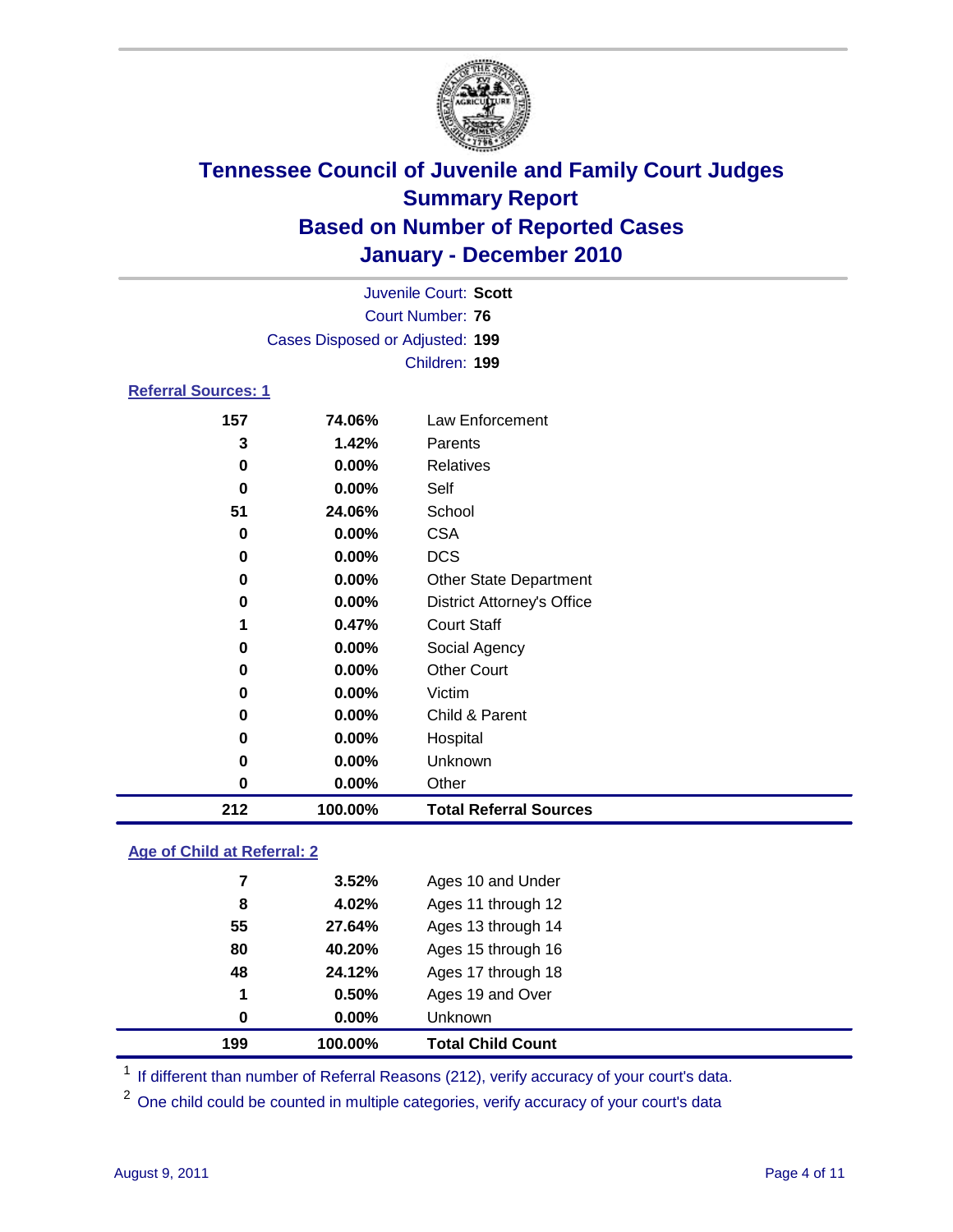

| Juvenile Court: Scott                   |                                 |                          |  |  |
|-----------------------------------------|---------------------------------|--------------------------|--|--|
| <b>Court Number: 76</b>                 |                                 |                          |  |  |
|                                         | Cases Disposed or Adjusted: 199 |                          |  |  |
|                                         |                                 | Children: 199            |  |  |
| Sex of Child: 1                         |                                 |                          |  |  |
| 129                                     | 64.82%                          | Male                     |  |  |
| 70                                      | 35.18%                          | Female                   |  |  |
| $\mathbf 0$                             | 0.00%                           | Unknown                  |  |  |
| 199                                     | 100.00%                         | <b>Total Child Count</b> |  |  |
| Race of Child: 1                        |                                 |                          |  |  |
| 199                                     | 100.00%                         | White                    |  |  |
| $\mathbf 0$                             | 0.00%                           | African American         |  |  |
| 0                                       | 0.00%                           | Native American          |  |  |
| 0                                       | 0.00%                           | Asian                    |  |  |
| 0                                       | 0.00%                           | Mixed                    |  |  |
| $\mathbf 0$                             | 0.00%                           | Unknown                  |  |  |
| 199                                     | 100.00%                         | <b>Total Child Count</b> |  |  |
| <b>Hispanic Origin: 1</b>               |                                 |                          |  |  |
| $\bf{0}$                                | 0.00%                           | Yes                      |  |  |
| 199                                     | 100.00%                         | No                       |  |  |
| $\mathbf 0$                             | 0.00%                           | Unknown                  |  |  |
| 199                                     | 100.00%                         | <b>Total Child Count</b> |  |  |
| <b>School Enrollment of Children: 1</b> |                                 |                          |  |  |
| 195                                     | 97.99%                          | Yes                      |  |  |
| 4                                       | 2.01%                           | No                       |  |  |
| $\mathbf 0$                             | 0.00%                           | Unknown                  |  |  |
| 199                                     | 100.00%                         | <b>Total Child Count</b> |  |  |

One child could be counted in multiple categories, verify accuracy of your court's data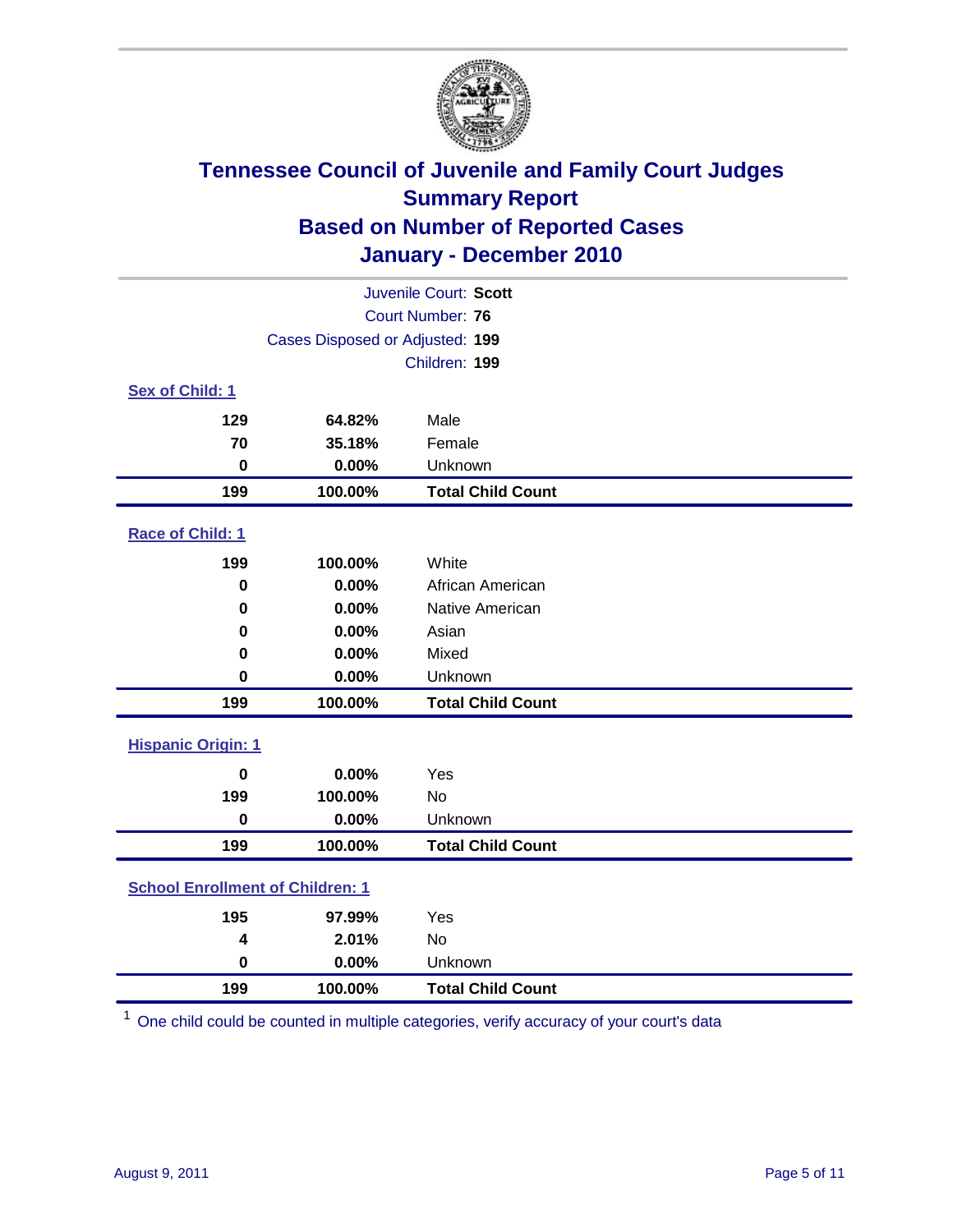

Court Number: **76** Juvenile Court: **Scott** Cases Disposed or Adjusted: **199** Children: **199**

#### **Living Arrangement of Child at Time of Referral: 1**

| 199 | 100.00%  | <b>Total Child Count</b>     |  |
|-----|----------|------------------------------|--|
| 0   | $0.00\%$ | Other                        |  |
| 0   | $0.00\%$ | Unknown                      |  |
| 0   | $0.00\%$ | Independent                  |  |
| 0   | $0.00\%$ | In an Institution            |  |
| 0   | $0.00\%$ | In a Residential Center      |  |
| 0   | $0.00\%$ | In a Group Home              |  |
| 3   | 1.51%    | With Foster Family           |  |
| 0   | $0.00\%$ | With Adoptive Parents        |  |
| 2   | $1.01\%$ | <b>With Relatives</b>        |  |
| 12  | 6.03%    | With Father                  |  |
| 42  | 21.11%   | <b>With Mother</b>           |  |
| 16  | 8.04%    | With Mother and Stepfather   |  |
| 2   | $1.01\%$ | With Father and Stepmother   |  |
| 122 | 61.31%   | With Both Biological Parents |  |
|     |          |                              |  |

#### **Type of Detention: 2**

| 199         | 100.00%  | <b>Total Detention Count</b> |  |
|-------------|----------|------------------------------|--|
| 3           | 1.51%    | Other                        |  |
| 144         | 72.36%   | Does Not Apply               |  |
| $\mathbf 0$ | $0.00\%$ | Unknown                      |  |
| 0           | $0.00\%$ | Psychiatric Hospital         |  |
| 0           | 0.00%    | Jail - No Separation         |  |
| 0           | $0.00\%$ | Jail - Partial Separation    |  |
| 0           | $0.00\%$ | Jail - Complete Separation   |  |
| 44          | 22.11%   | Juvenile Detention Facility  |  |
| 8           | 4.02%    | Non-Secure Placement         |  |
|             |          |                              |  |

<sup>1</sup> One child could be counted in multiple categories, verify accuracy of your court's data

<sup>2</sup> If different than number of Cases (199) verify accuracy of your court's data.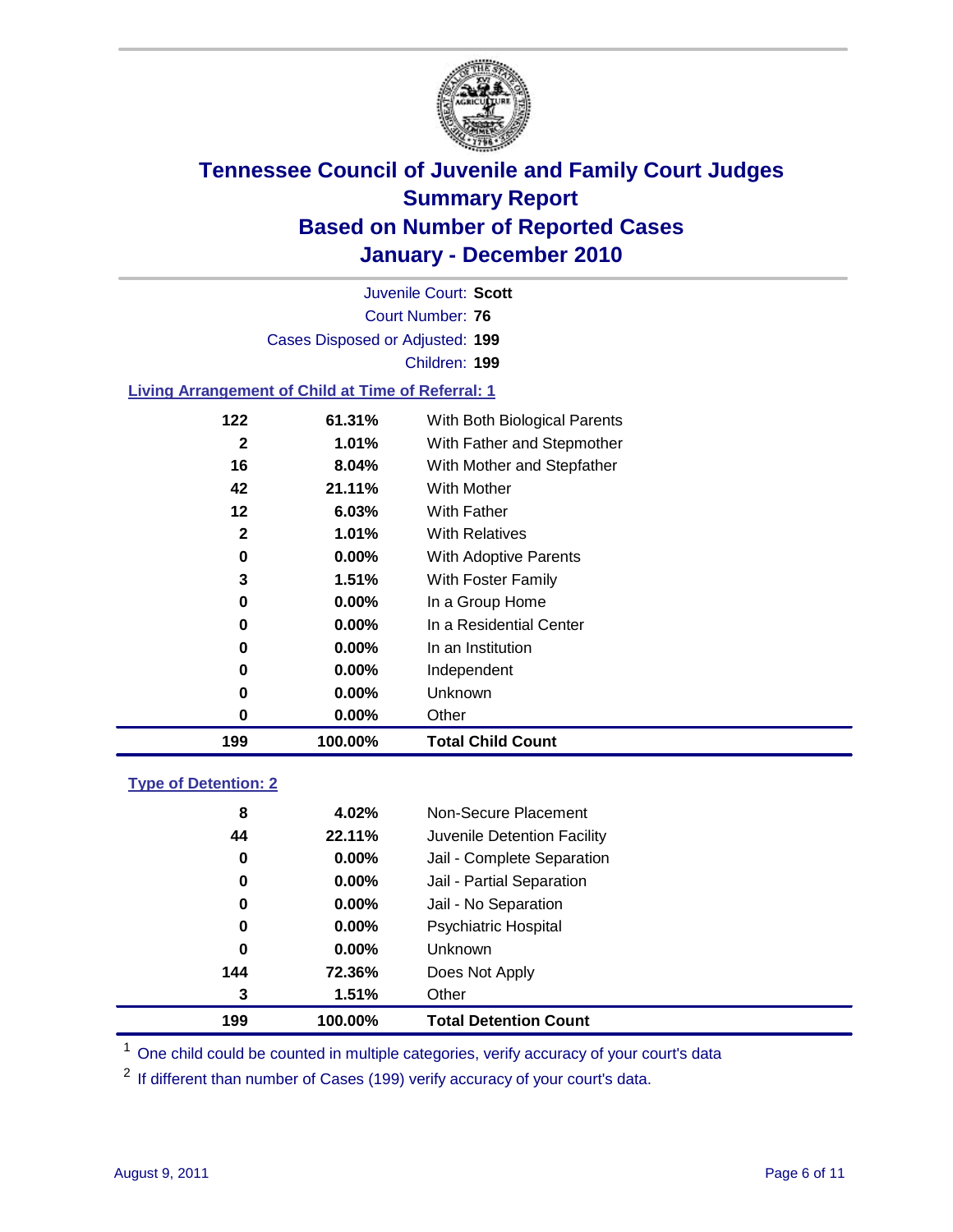

| Juvenile Court: Scott                                 |                                 |                                     |  |  |  |
|-------------------------------------------------------|---------------------------------|-------------------------------------|--|--|--|
|                                                       | <b>Court Number: 76</b>         |                                     |  |  |  |
|                                                       | Cases Disposed or Adjusted: 199 |                                     |  |  |  |
|                                                       |                                 | Children: 199                       |  |  |  |
| <b>Placement After Secure Detention Hearing: 1</b>    |                                 |                                     |  |  |  |
| 136<br>68.34%<br>Returned to Prior Living Arrangement |                                 |                                     |  |  |  |
|                                                       | 0.50%                           | Juvenile Detention Facility         |  |  |  |
| 0                                                     | 0.00%                           | Jail                                |  |  |  |
| 1                                                     | 0.50%                           | Shelter / Group Home                |  |  |  |
| $\bf{0}$                                              | 0.00%                           | <b>Foster Family Home</b>           |  |  |  |
| $\bf{0}$                                              | 0.00%                           | Psychiatric Hospital                |  |  |  |
| 0                                                     | 0.00%                           | Unknown                             |  |  |  |
| 61                                                    | 30.65%                          | Does Not Apply                      |  |  |  |
| $\mathbf 0$                                           | 0.00%                           | Other                               |  |  |  |
|                                                       |                                 |                                     |  |  |  |
| 199                                                   | 100.00%                         | <b>Total Placement Count</b>        |  |  |  |
| <b>Intake Actions: 2</b>                              |                                 |                                     |  |  |  |
| 212                                                   | 100.00%                         | <b>Petition Filed</b>               |  |  |  |
| $\bf{0}$                                              | $0.00\%$                        | <b>Motion Filed</b>                 |  |  |  |
| $\bf{0}$                                              | 0.00%                           | <b>Citation Processed</b>           |  |  |  |
| 0                                                     | 0.00%                           | Notification of Paternity Processed |  |  |  |
| $\bf{0}$                                              | 0.00%                           | Scheduling of Judicial Review       |  |  |  |
| 0                                                     | 0.00%                           | Scheduling of Administrative Review |  |  |  |
| $\bf{0}$                                              | 0.00%                           | Scheduling of Foster Care Review    |  |  |  |
| 0                                                     | 0.00%                           | <b>Unknown</b>                      |  |  |  |
| 0                                                     | 0.00%                           | Does Not Apply                      |  |  |  |

<sup>1</sup> If different than number of Cases (199) verify accuracy of your court's data.

**100.00% Total Intake Count**

<sup>2</sup> If different than number of Referral Reasons (212), verify accuracy of your court's data.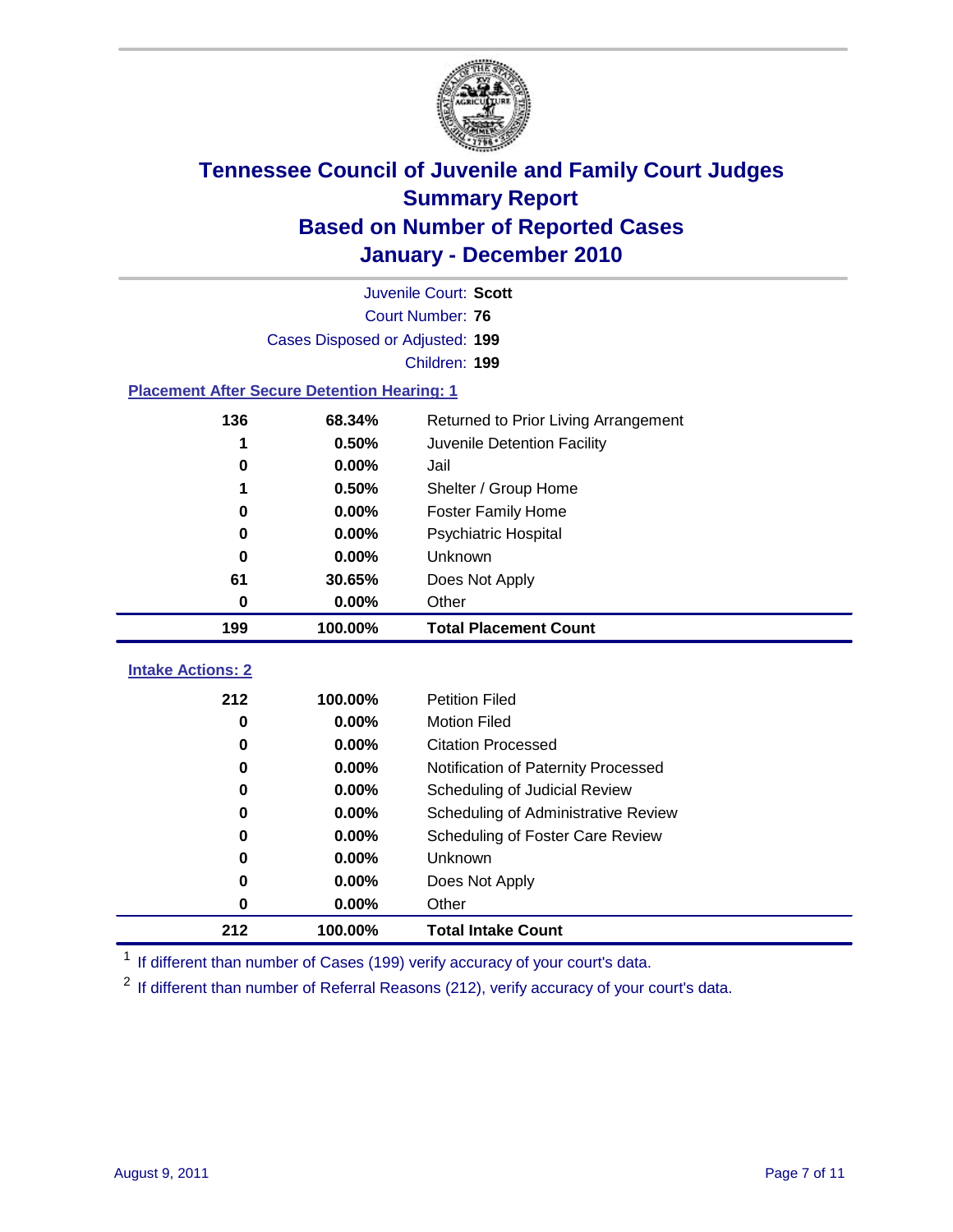

Court Number: **76** Juvenile Court: **Scott** Cases Disposed or Adjusted: **199** Children: **199**

### **Last Grade Completed by Child: 1**

| 0   | 0.00%    | Too Young for School     |
|-----|----------|--------------------------|
| 0   | $0.00\%$ | Preschool                |
| 0   | 0.00%    | Kindergarten             |
| 0   | 0.00%    | 1st Grade                |
| 0   | 0.00%    | 2nd Grade                |
| 0   | 0.00%    | 3rd Grade                |
| 1   | 0.50%    | 4th Grade                |
| 6   | 3.02%    | 5th Grade                |
| 4   | 2.01%    | 6th Grade                |
| 10  | 5.03%    | 7th Grade                |
| 32  | 16.08%   | 8th Grade                |
| 50  | 25.13%   | 9th Grade                |
| 47  | 23.62%   | 10th Grade               |
| 43  | 21.61%   | 11th Grade               |
| 1   | 0.50%    | 12th Grade               |
| 0   | 0.00%    | Non-Graded Special Ed    |
| 0   | 0.00%    | <b>GED</b>               |
| 0   | 0.00%    | Graduated                |
| 0   | 0.00%    | Never Attended School    |
| 5   | 2.51%    | Unknown                  |
| 0   | $0.00\%$ | Other                    |
| 199 | 100.00%  | <b>Total Child Count</b> |

### **Enrolled in Special Education: 1**

| 0   | $0.00\%$ | Yes                      |
|-----|----------|--------------------------|
| 199 | 100.00%  | No                       |
|     | $0.00\%$ | Unknown                  |
| 199 | 100.00%  | <b>Total Child Count</b> |

One child could be counted in multiple categories, verify accuracy of your court's data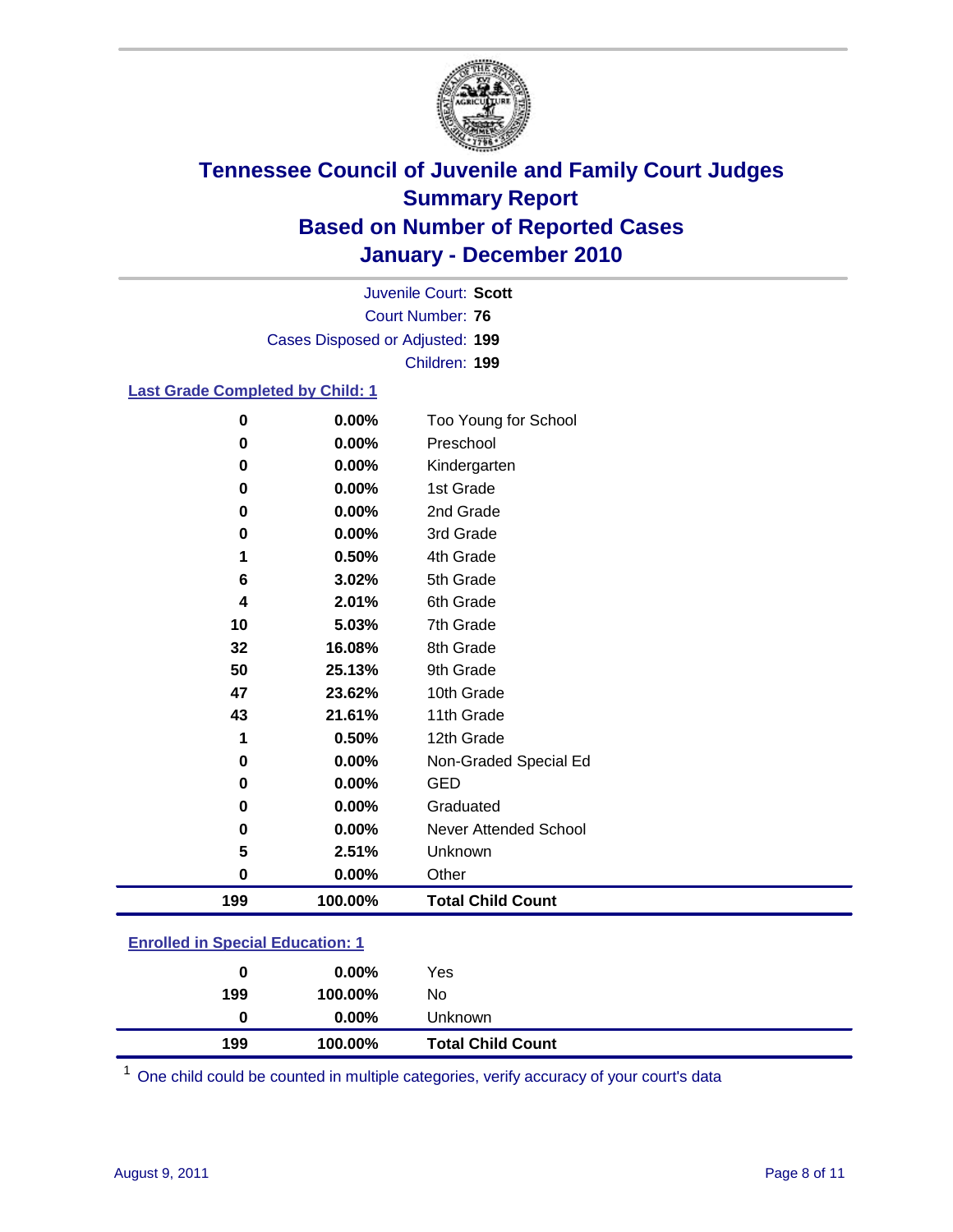

|                              | Juvenile Court: Scott           |                           |  |  |
|------------------------------|---------------------------------|---------------------------|--|--|
|                              | Court Number: 76                |                           |  |  |
|                              | Cases Disposed or Adjusted: 199 |                           |  |  |
|                              | Children: 199                   |                           |  |  |
| <b>Action Executed By: 1</b> |                                 |                           |  |  |
| 211                          | 99.53%                          | Judge                     |  |  |
| 1                            | 0.47%                           | Magistrate                |  |  |
| 0                            | 0.00%                           | <b>YSO</b>                |  |  |
| 0                            | 0.00%                           | Other                     |  |  |
| 0                            | 0.00%                           | Unknown                   |  |  |
| 212                          | 100.00%                         | <b>Total Action Count</b> |  |  |

### **Formal / Informal Actions: 1**

| 127 | 59.91%   | Dismissed                                        |
|-----|----------|--------------------------------------------------|
| 0   | $0.00\%$ | Retired / Nolle Prosequi                         |
| 13  | 6.13%    | <b>Complaint Substantiated Delinquent</b>        |
| 0   | $0.00\%$ | <b>Complaint Substantiated Status Offender</b>   |
| 0   | $0.00\%$ | <b>Complaint Substantiated Dependent/Neglect</b> |
| 0   | $0.00\%$ | <b>Complaint Substantiated Abused</b>            |
| 0   | $0.00\%$ | <b>Complaint Substantiated Mentally III</b>      |
| 0   | $0.00\%$ | Informal Adjustment                              |
| 0   | $0.00\%$ | <b>Pretrial Diversion</b>                        |
| 0   | $0.00\%$ | <b>Transfer to Adult Court Hearing</b>           |
| 0   | $0.00\%$ | Charges Cleared by Transfer to Adult Court       |
| 0   | $0.00\%$ | Special Proceeding                               |
| 0   | $0.00\%$ | <b>Review Concluded</b>                          |
| 72  | 33.96%   | Case Held Open                                   |
| 0   | $0.00\%$ | Other                                            |
| 0   | $0.00\%$ | <b>Unknown</b>                                   |
| 212 | 100.00%  | <b>Total Action Count</b>                        |

<sup>1</sup> If different than number of Referral Reasons (212), verify accuracy of your court's data.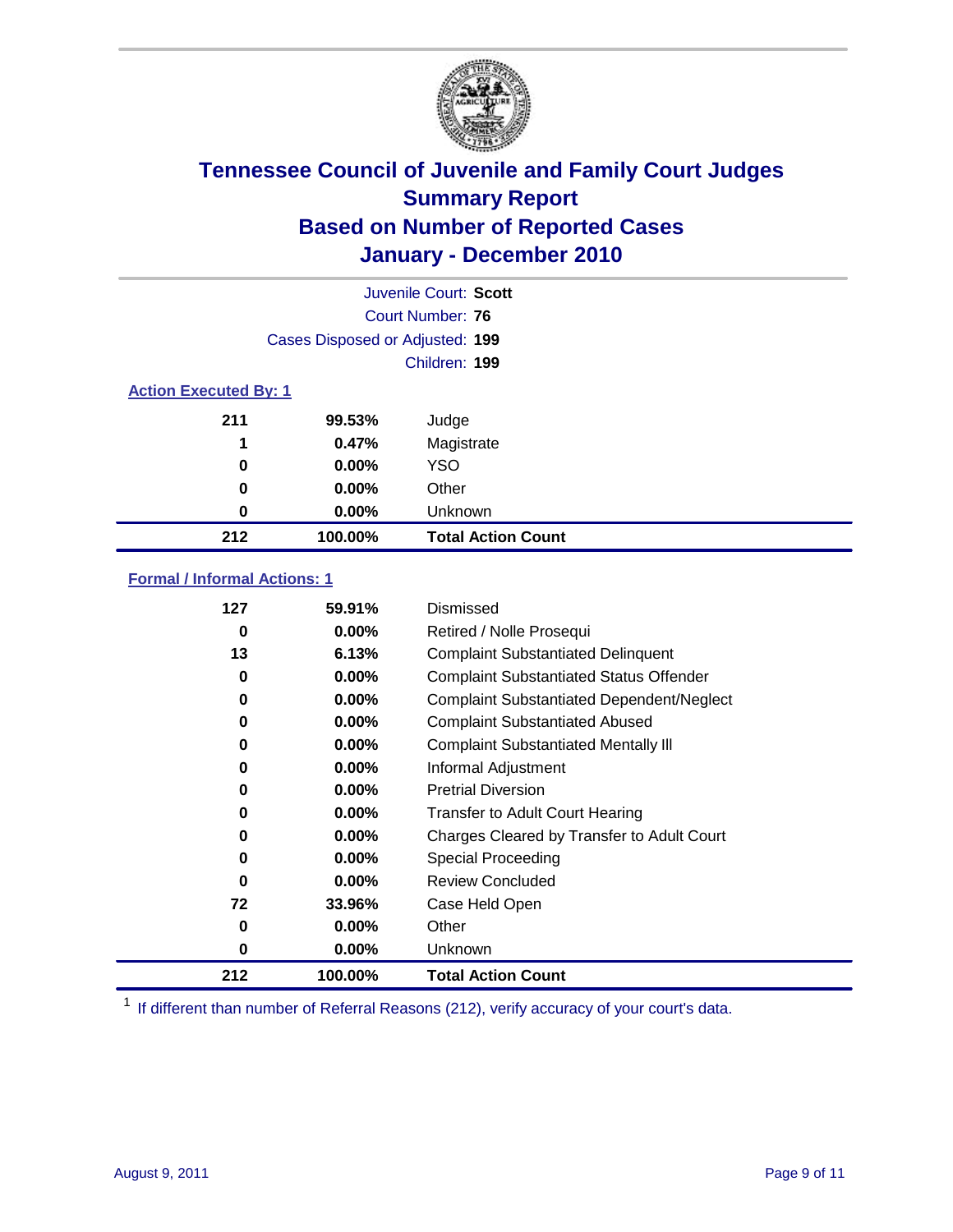

|                       |                                 | Juvenile Court: Scott                                 |
|-----------------------|---------------------------------|-------------------------------------------------------|
|                       |                                 | <b>Court Number: 76</b>                               |
|                       | Cases Disposed or Adjusted: 199 |                                                       |
|                       |                                 | Children: 199                                         |
| <b>Case Outcomes:</b> |                                 | There can be multiple outcomes for one child or case. |
| 84                    | 28.67%                          | <b>Case Dismissed</b>                                 |
| 0                     | 0.00%                           | Case Retired or Nolle Prosequi                        |
| 8                     | 2.73%                           | Warned / Counseled                                    |
| 98                    | 33.45%                          | Held Open For Review                                  |
| 4                     | 1.37%                           | Supervision / Probation to Juvenile Court             |
| 11                    | 3.75%                           | <b>Probation to Parents</b>                           |
| 0                     | 0.00%                           | Referral to Another Entity for Supervision / Service  |
| 6                     | 2.05%                           | Referred for Mental Health Counseling                 |
| 0                     | 0.00%                           | Referred for Alcohol and Drug Counseling              |
| 8                     | 2.73%                           | <b>Referred to Alternative School</b>                 |
| 0                     | 0.00%                           | Referred to Private Child Agency                      |
| 1                     | 0.34%                           | Referred to Defensive Driving School                  |
| 0                     | 0.00%                           | Referred to Alcohol Safety School                     |
| 13                    | 4.44%                           | Referred to Juvenile Court Education-Based Program    |
| 2                     | 0.68%                           | Driver's License Held Informally                      |
| 0                     | 0.00%                           | <b>Voluntary Placement with DMHMR</b>                 |
| 0                     | 0.00%                           | <b>Private Mental Health Placement</b>                |
| 0                     | 0.00%                           | <b>Private MR Placement</b>                           |
| 0                     | 0.00%                           | Placement with City/County Agency/Facility            |
| 0                     | 0.00%                           | Placement with Relative / Other Individual            |
| 6                     | 2.05%                           | Fine                                                  |
| 43                    | 14.68%                          | <b>Public Service</b>                                 |
| 0                     | 0.00%                           | Restitution                                           |
| 0                     | 0.00%                           | <b>Runaway Returned</b>                               |
| 0                     | 0.00%                           | No Contact Order                                      |
| 0                     | 0.00%                           | Injunction Other than No Contact Order                |
| 0                     | 0.00%                           | <b>House Arrest</b>                                   |
| 0                     | $0.00\%$                        | <b>Court Defined Curfew</b>                           |
| 0                     | $0.00\%$                        | Dismissed from Informal Adjustment                    |
| 0                     | $0.00\%$                        | <b>Dismissed from Pretrial Diversion</b>              |
| 0                     | 0.00%                           | Released from Probation                               |
| 0                     | $0.00\%$                        | <b>Transferred to Adult Court</b>                     |
| 0                     | $0.00\%$                        | <b>DMHMR Involuntary Commitment</b>                   |